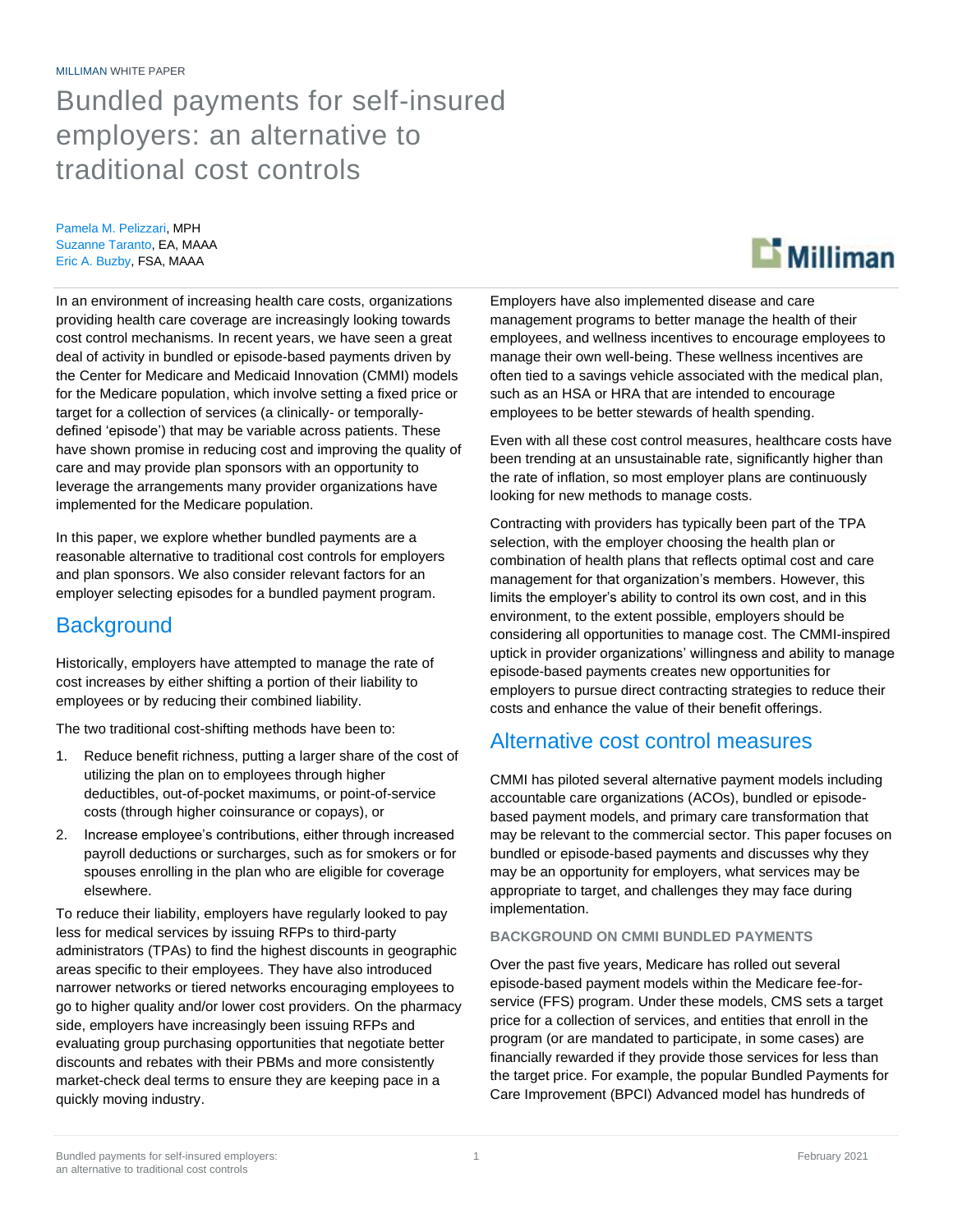active sites across the country. Under this model, participants agree to assume financial risk for an episode that includes an inpatient admission and all clinically related services that occur within 90 days post-acute (including skilled nursing facility services, readmissions, home health care, inpatient or outpatient rehabilitation, and a number of other service types). Throughout the performance period of the model, CMS pays all claims under its normal payment schedule. At the end of each performance period, CMS compares the cost of all services provided to the target price, and either pays money to or recoups money from the program participant depending on whether the total costs were below or above the target price.

These programs have been popular among providers for various reasons, including facilitating relationship development between different types of providers and driving down costs while maintaining quality of care.<sup>1</sup> Because of this popularity, there has been enthusiasm about leveraging this opportunity for commercial or direct-to-employer arrangements. However, certain key differences between Medicare and non-Medicare populations and benefit designs should be recognized when structuring a bundled payment program within a non-Medicare population to improve the chances of success.

#### **SERVICES TO TARGET**

When determining which services to target for bundled payments, we considered three criteria:

- 1. The service is not better managed through another method;
- 2. There is a sufficient volume to warrant the effort, administrative burden, and cost of setting up and managing the payment model; and
- 3. There is sufficiently high variability in cost to demonstrate savings potential.

When considering #1, we focused on procedural services, such as surgeries, because medical conditions (e.g., asthma and diabetes) are often better managed through utilization management (UM) programs designed to avoid admissions.<sup>2</sup> As an illustration of how to examine #2, we summarized all claims from the 2018 MarketScan database for the Nassau-Suffolk, New York-Jersey City, and New York-White Plains MSAs by DRG to determine which DRGs may have enough services, both in terms of number of cases and total allowed dollars, to warrant setting up a bundled payment model. For those same claims, we looked at the average cost, standard deviation, and coefficient of variation (standard deviation  $\div$  average) to validate #3, if there is enough variability to prove savings potential. The results of this analysis are shown in Figure 1.

| <b>DRG</b>                                                                         |                      | <b>ALLOWED DOLLARS</b> |                |                                     |                                           |
|------------------------------------------------------------------------------------|----------------------|------------------------|----------------|-------------------------------------|-------------------------------------------|
|                                                                                    | # OF<br><b>CASES</b> | <b>TOTAL</b>           | <b>AVERAGE</b> | <b>STANDARD</b><br><b>DEVIATION</b> | <b>COEFFICIENT OF</b><br><b>VARIATION</b> |
| MAJOR HIP AND KNEE JOINT REPLACEMENT OR REATTACHMENT OF<br>LOWER EXTREMITY W/O MCC | 1.365                | \$84,061,073           | \$61,583       | \$22,226                            | 0.361                                     |
| O.R. PROCEDURES FOR OBESITY W/O CC/MCC                                             | 900                  | \$40,009,947           | \$44,455       | \$18,858                            | 0.424                                     |
| UTERINE & ADNEXA PROC FOR NON-MALIGNANCY W/O CC/MCC                                | 513                  | \$14,364,002           | \$28,000       | \$17,367                            | 0.620                                     |
| MAJOR SMALL & LARGE BOWEL PROCEDURES W CC                                          | 366                  | \$21,251,103           | \$58,063       | \$27,869                            | 0.480                                     |
| PERC CARDIOVASC PROC W DRUG-ELUTING STENT W/O MCC                                  | 363                  | \$19,759,243           | \$54,433       | \$20,627                            | 0.379                                     |
| UTERINE & ADNEXA PROC FOR NON-MALIGNANCY W CC/MCC                                  | 260                  | \$10,401,098           | \$40,004       | \$21,141                            | 0.528                                     |
| SPINAL FUSION EXCEPT CERVICAL W/O MCC                                              | 205                  | \$31,099,896           | \$151,707      | \$92,435                            | 0.609                                     |
| LAPAROSCOPIC CHOLECYSTECTOMY W/O C.D.E. W CC                                       | 186                  | \$6,974,015            | \$37,495       | \$20,450                            | 0.545                                     |
| MAJOR SMALL & LARGE BOWEL PROCEDURES W MCC                                         | 183                  | \$21,672,031           | \$118.426      | \$259.839                           | 2.194                                     |
| O.R. PROCEDURES FOR OBESITY W CC.                                                  | 159                  | \$7,575,637            | \$47,646       | \$20.144                            | 0.423                                     |
|                                                                                    |                      |                        |                |                                     |                                           |

#### **FIGURE 1: DRGS BY NUMBER OF CASES**

Source: 2018 MarketScan

<sup>2</sup> While beyond the scope of this paper, we note that provider organizations are beginning to pursue condition-based bundled payment opportunities with similarities to traditional UM programs.

<sup>&</sup>lt;sup>1</sup> "Two-Year Evaluation of Mandatory Bundled Payments for Joint Replacement," Michael Barnett, Andrew Wilcock, J. Michael McWilliams, Arnold Epstein, Karen Joynt Maddox, John Orav, David Grabowski, Ateev Mehrotra, New England Journal of Medicine, online January 2, 2019, doi: 10.1056/NEJMsa1809010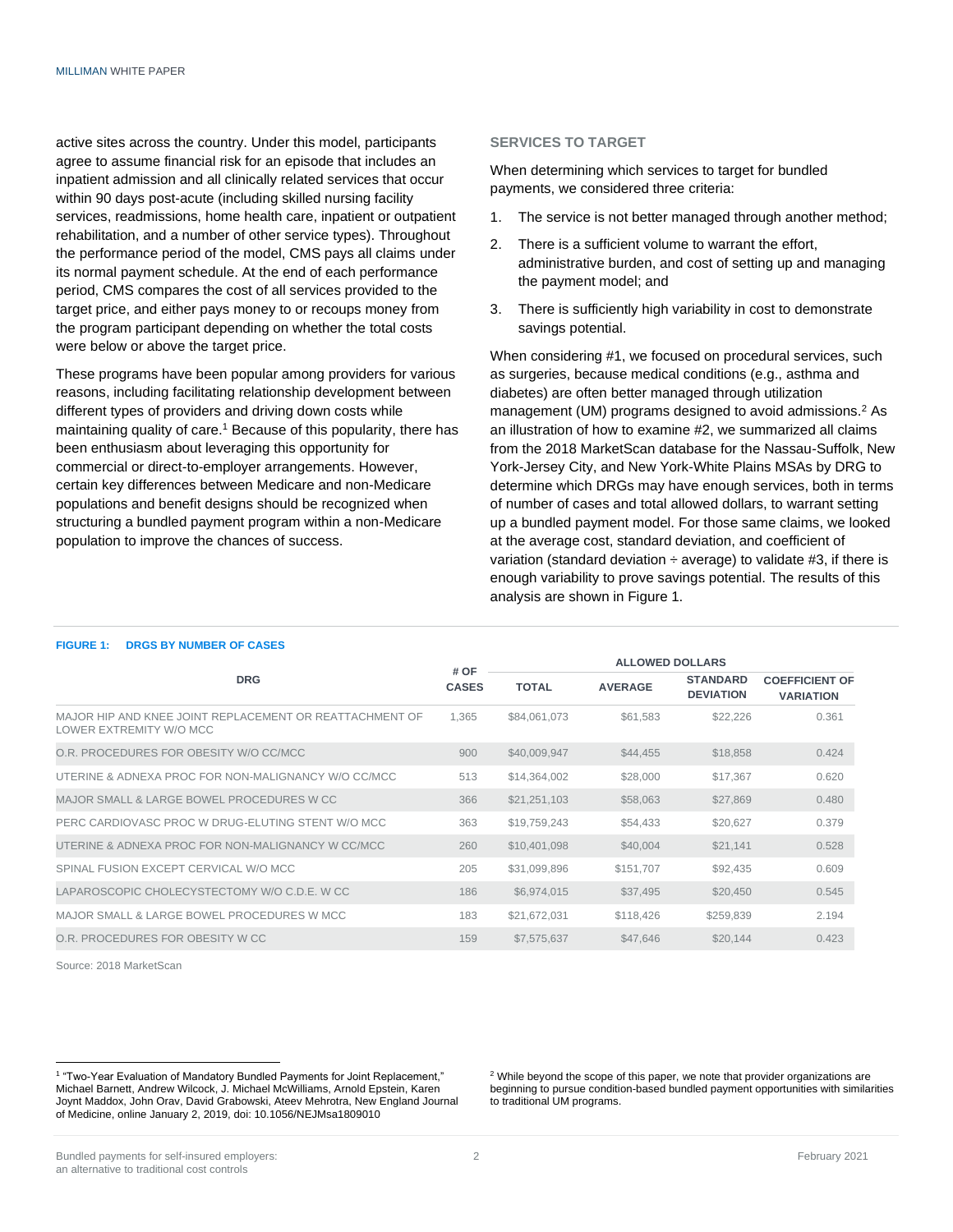If an employer were considering entering into a bundled payment arrangement, the information shown in Figure 1, recreated for their covered population within a specific geographic area, would be a useful starting point to consider procedures of interest. For the population represented in Figure 1, the procedural admissions drop off sharply, with only seven DRGs having 200 or more cases in 2018. These higher volume DRGs would be a useful starting point to identify potential bundled payment opportunity.

In addition, it is useful to look at the total cost of these admissions and the cost variation within cases. Conditions with low variation in cost may not offer as much opportunity. Conditions with both high cost and high variation (such as Spinal Fusion) may offer more opportunity, as this variation may be controllable based on pricing and other factors. However, it is important to continue this analysis to identify whether or not there are uncontrollable clinical factors driving that variation – those clinical factors may make it difficult to control the variation with contracting alone. There may also be opportunities to shift some of these procedures to less intensive settings (such as hospital outpatient departments or ambulatory surgical centers), which could be incentivized by site-neutral bundled payments.

While the type of analysis shown above is a useful starting point, it does not tell the whole story. Most employers' own datasets will not show such a large number of cases for any given DRG (as these results represent multiple data contributors within an MSA), so they should evaluate how many cases would be needed to make this endeavor worthwhile. The threshold that will make this activity worthwhile for a given employer will vary substantially based on the total cost of the procedure, the presence of opportunities for cost savings, and the administrative burden associated with implementing the arrangement. We'd expect an important follow-on analysis would detail costs within a time period surrounding the admissions still in consideration for bundled payment based on the initial cost and variation analysis. Managing variation in related costs can offer additional opportunity in some cases.

#### **CHALLENGES**

There are unique challenges associated with implementing this payment model for employers, which include volume requirements, data collection and reporting capabilities, and contracting.

Employers wishing to bundle specific services will need a sufficient volume of those services in order to be economically viable for all parties. Most employer plan sponsors require either size or geographic concentration to make the exercise worthwhile. It may be necessary for the employer to join others in a similar situation to justify the investments required for success. Sufficient volume may also be attained by pursuing negotiations through the TPA that already has many employers, but this will require the TPA to manage the payment model and may incur additional administration fees.

Data collection and reporting capabilities vary widely among TPAs, so processes must be put in place to ensure information is being collected and tracked to ensure appropriate attribution and payment is made. Some questions to consider are whether data is available to track spending by service, whether the TPA is willing to share data, and how to deal with differences in data feeds by TPA. Claim-level detailed data is needed from the TPA to properly assess the opportunity. Additionally, the employer will need to evaluate this data to assess which services are most appropriate to bundle.

Finally, if the employer pursues direct contracting with certain providers, the employer should consider how that contract will impact the current relationship with its TPA, as the TPA has its own negotiated rates with the provider, and their current contract with the TPAS may not permit this type of arrangement. How will TPAs react to their reduced negotiating leverage and potential competitive disadvantage? Will the TPA be willing and able to administer this external contract? Will the employer have enough volume to negotiate a better deal that what they already have through the TPA?

#### **CONCLUSION**

When they are thoughtfully designed, bundled payment programs may offer significant value to employers seeking to manage costs within covered populations. However, bundled payments are complex to design and implement, and a thoughtful analysis of the existing costs and variation within the population as well as the potential costs and complexity of implementing a bundled payment program should be completed before an employer begins negotiating these types of arrangements.